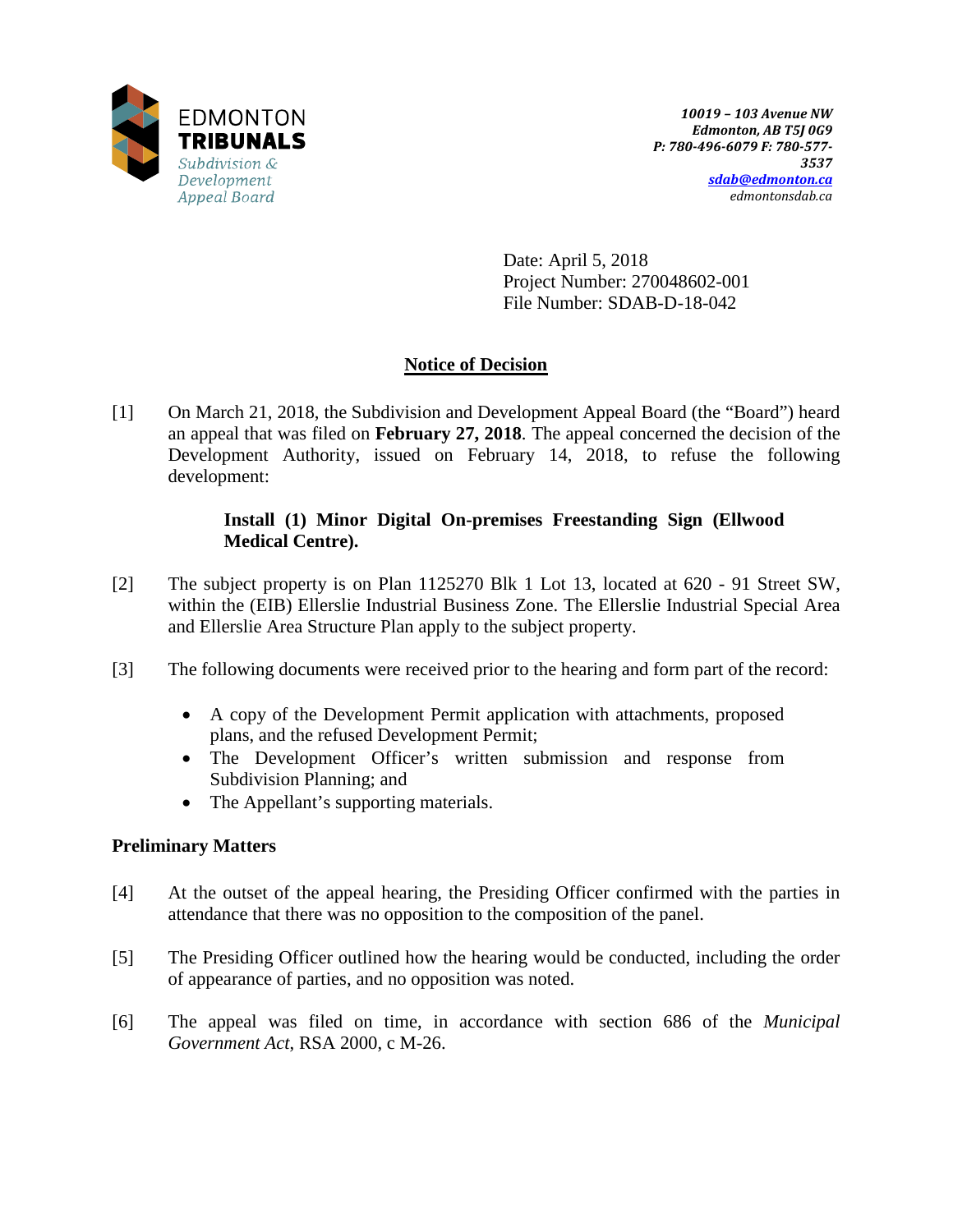### **Summary of Hearing**

- *i) Position of the Appellant, H. Hans, the property owner and landlord and accompanied by his agent, N. Collins of National Neon Displays*
- [7] They are willing to make some concessions to address the concerns of the Development Officer regarding excess light emission and a potential negative effect on the residential area to the east.
	- a) The light emitted from the sign can be reduced and can match the brightness of the surrounding street lights and other lit signs.
	- b) The message duration interval can be extended from six seconds to 12 seconds to make the sign appear more like a static sign.
	- c) The sign copy can be shut off between 11:00 p.m. and 6:00 a.m. to avoid disturbing the residential area.
- [8] Mr. Collins provided the following responses to questions from the Board:
	- a) He does not know the separation distances between the proposed sign and the existing gas station and credit union signs.
	- b) The proposed sign will be brighter than the gas station sign.
	- c) The proposed sign will replace some of the existing temporary signs, thereby reducing clutter.
	- *ii) Position of the Development Authority, K. Mercier*
- [9] The Development Authority provided a written submission and did not attend the hearing.

### **Decision**

- [10] The appeal is **ALLOWED** and the decision of the Development Authority is **REVOKED**. The development is **GRANTED** as applied for to the Development Authority, subject to the following **CONDITIONS**:
	- 1. The Development Permit is valid from **April 5, 2018 to April 5, 2023**.
	- 2. The proposed Minor Digital Off-premises Signs shall comply in accordance to the approved plans submitted.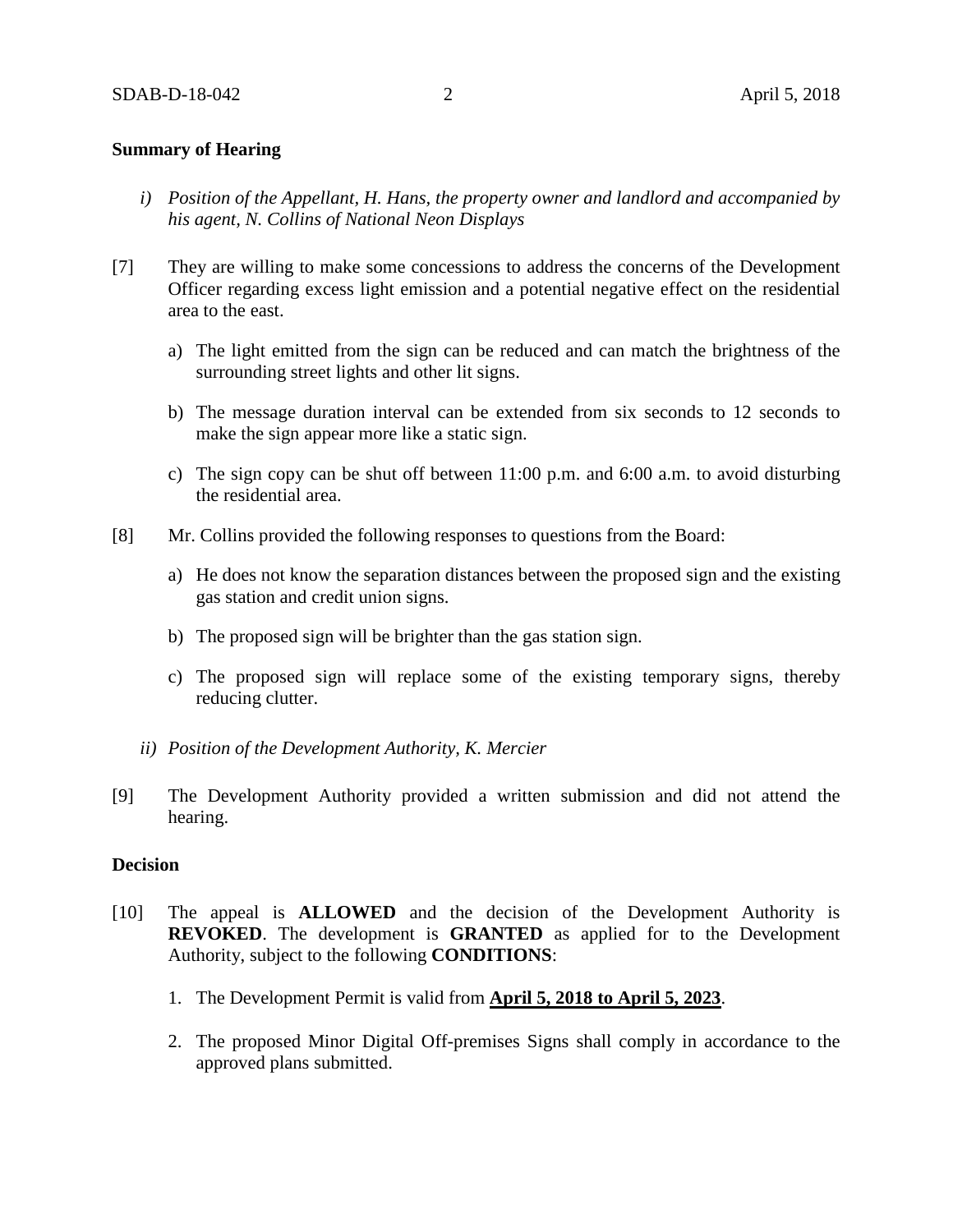- 3. Ambient light monitors shall automatically adjust the brightness level of the Copy Area based on ambient light conditions. Brightness levels shall not exceed 0.3 footcandles above ambient light conditions when measured from the Sign face at its maximum brightness, between sunset and sunrise, at those times determined by the Sunrise / Sunset calculator from the National Research Council of Canada. (Reference Section  $59.2(5)(a)$ )
- 4. Brightness level of the Sign shall not exceed 400 nits when measured from the sign face at its maximum brightness, between sunset and sunrise, at those times determined by the Sunrise/Sunset calculator from the national research Council of Canada. (Reference Section 59.2(5)(b))
- 5. Minor Digital Off-premises Signs shall have a Message Duration greater than or equal to 6 seconds. (Reference Section 7.9(8))
- 6. All Freestanding Signs, Major Digital Signs, Minor Digital On-premises Signs, Minor Digital Off-premises Signs, and Minor Digital On-premises Off-premises Signs shall be located so that all portions of the Sign and its support structure are completely located within the property and no part of the Sign may project beyond the property lines unless otherwise specified in a Sign Schedule. (Reference Section 59.2(12))
- 7. The following conditions, in consultation with the Transportation Department (City Operations), shall apply to the proposed Minor Digital Off-premises Sign, in accordance to Section 59.2(11):
	- a. That, should at any time, City Operations determines that the sign face contributes to safety concerns, the owner/applicant must immediately address the safety concerns identified by removing the sign, deenergizing the sign, changing the message conveyed on the sign, and or address the concern in another manner acceptable to City Operations.
	- b. That the owner/applicant must provide a written statement of the actions taken to mitigate concerns identified by City Operations within 30 days of the notification of the safety concern. Failure to provide corrective action will result in the requirement to immediately remove or de-energize the sign.
	- c. The proposed sign shall be constructed entirely within private property. No portion of the sign shall encroach over/into road right-of-way.

#### ADVISEMENT:

1. Should the Applicant wish to display video or any form of moving images on the sign, a new Development Application for a major digital sign will be required. At that time, City Operations will require a safety review of the sign prior to responding to the application.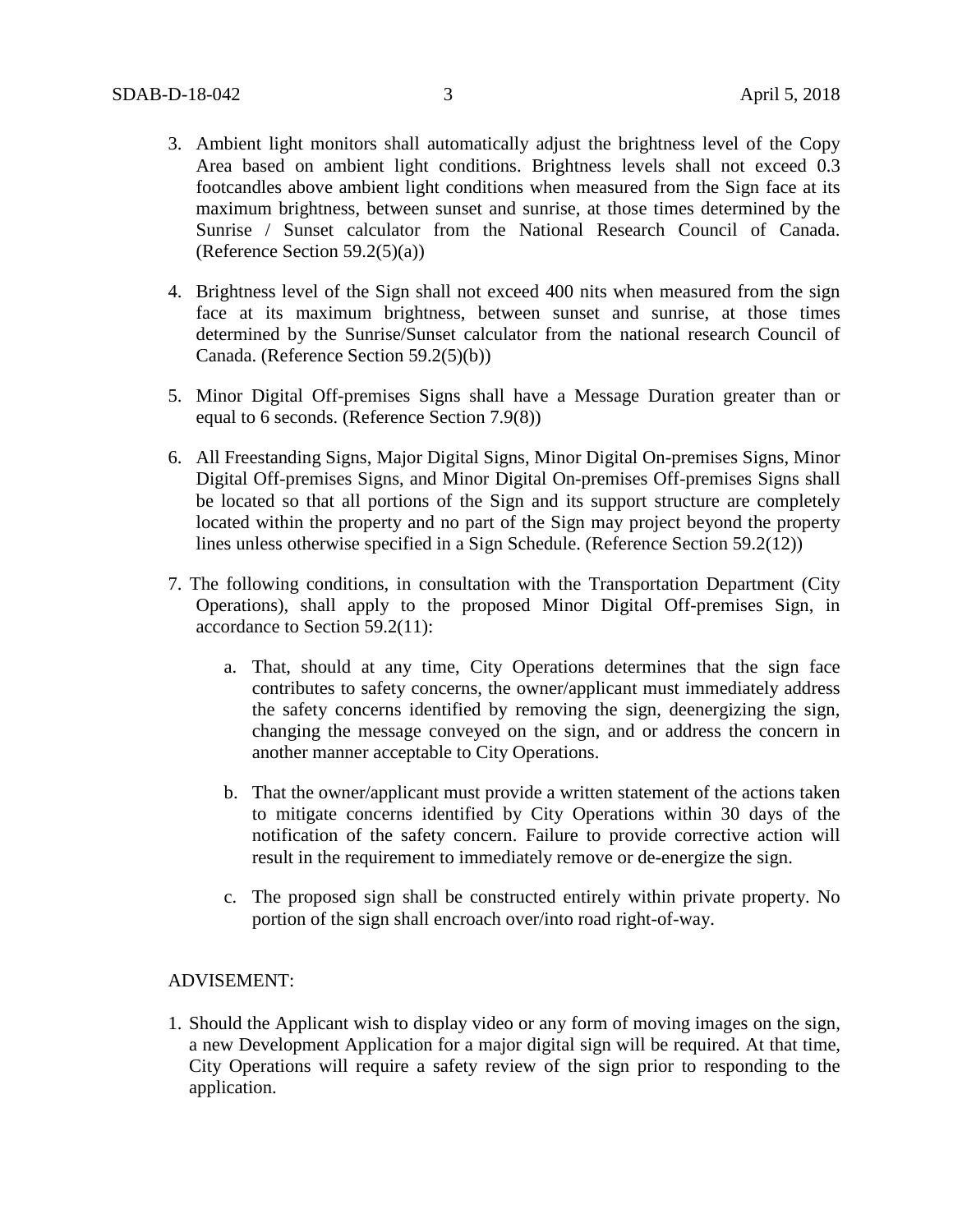- [11] In granting the development the following variance to the *Edmonton Zoning Bylaw* is allowed:
	- 1. The minimum required (east) Setback of 6.0 metres per section 930.4(4)(3) is varied to allow a deficiency of 4.22 metres, thereby allowing an (east) Setback of 1.78 metres.

#### **Reasons for Decision**

- [12] A Minor Digital On-premises Sign is a Discretionary Use in the (EIB) Ellerslie Industrial Business Zone.
- [13] The Board has concluded that given this is an Industrial Business Zone and that Signage is a common feature within this Zone that this Sign is reasonably compatible in this location and will not unduly interfere with the amenities of the neighbourhood, nor materially interfere with or affect the use, enjoyment or value of neighbouring parcels of land for the following reasons:
	- a. Based on photographic evidence, the Board finds that other Freestanding Signs to the north and south of the proposed Sign location are similarly located along 91 Street.
	- b. Despite notification being sent to the affected neighbours to the east and across 91 Street there was no one who appeared to oppose this application nor were there any letters of opposition received.
	- c. The Board, in reviewing the proposed renderings, has determined the Sign is of high quality and well designed.
	- d. The Digital component of the Sign is a smaller component of the overall Sign structure and most of the Copy relates to On-premises tenants and is non-Digital in nature. The Board notes that the non-Digital portion of the Sign is a Permitted Use.
	- e. In granting the variance for the required (east) Setback, the Board notes that there is a landscaped boulevard and sidewalk between the curb line of 91 Street and the (east) lot line of the subject Site. This added spacing helps mitigate the variance granted.
	- f. The Board accepts the presentation of the Appellant that the installation of this Sign would eliminate some of the existing Temporary Signs that have been used by the tenants and the property owner in the past. This reduction will mitigate the existing proliferation of Temporary Signs.
	- g. The Sign faces north and south and is not directly pointed in the direction of the residential neighbourhood to the east.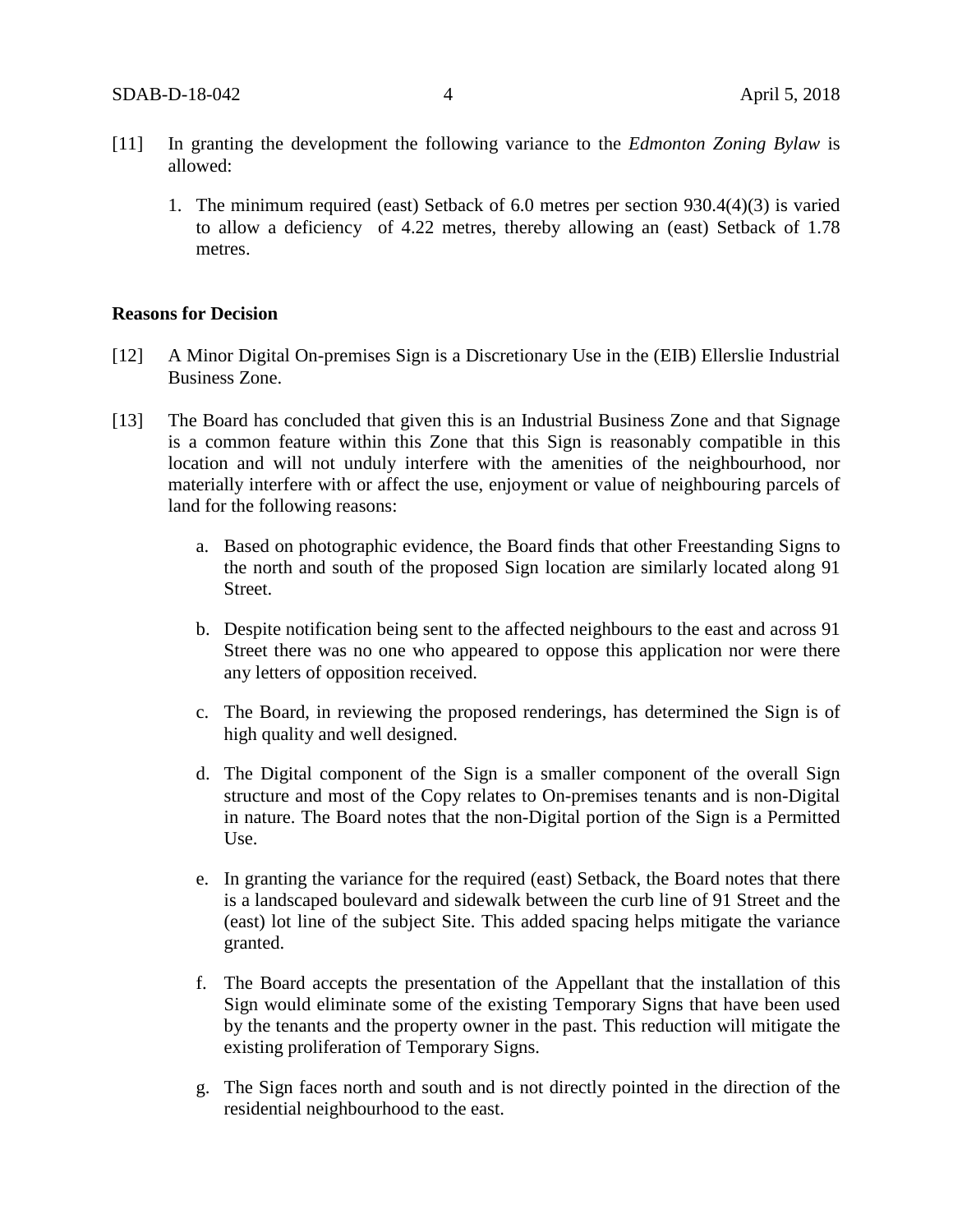[14] For all of the above reasons, the Board is of the opinion that the proposed development will not unduly interfere with the amenities of the neighbourhood, nor materially interfere with or affect the use, enjoyment or value of neighbouring parcels of land.

> V. Laberge, Presiding Officer Subdivision and Development Appeal Board

Board Members in Attendance: B. Gibson; L. Gibson; R. Handa; I. O'Donnell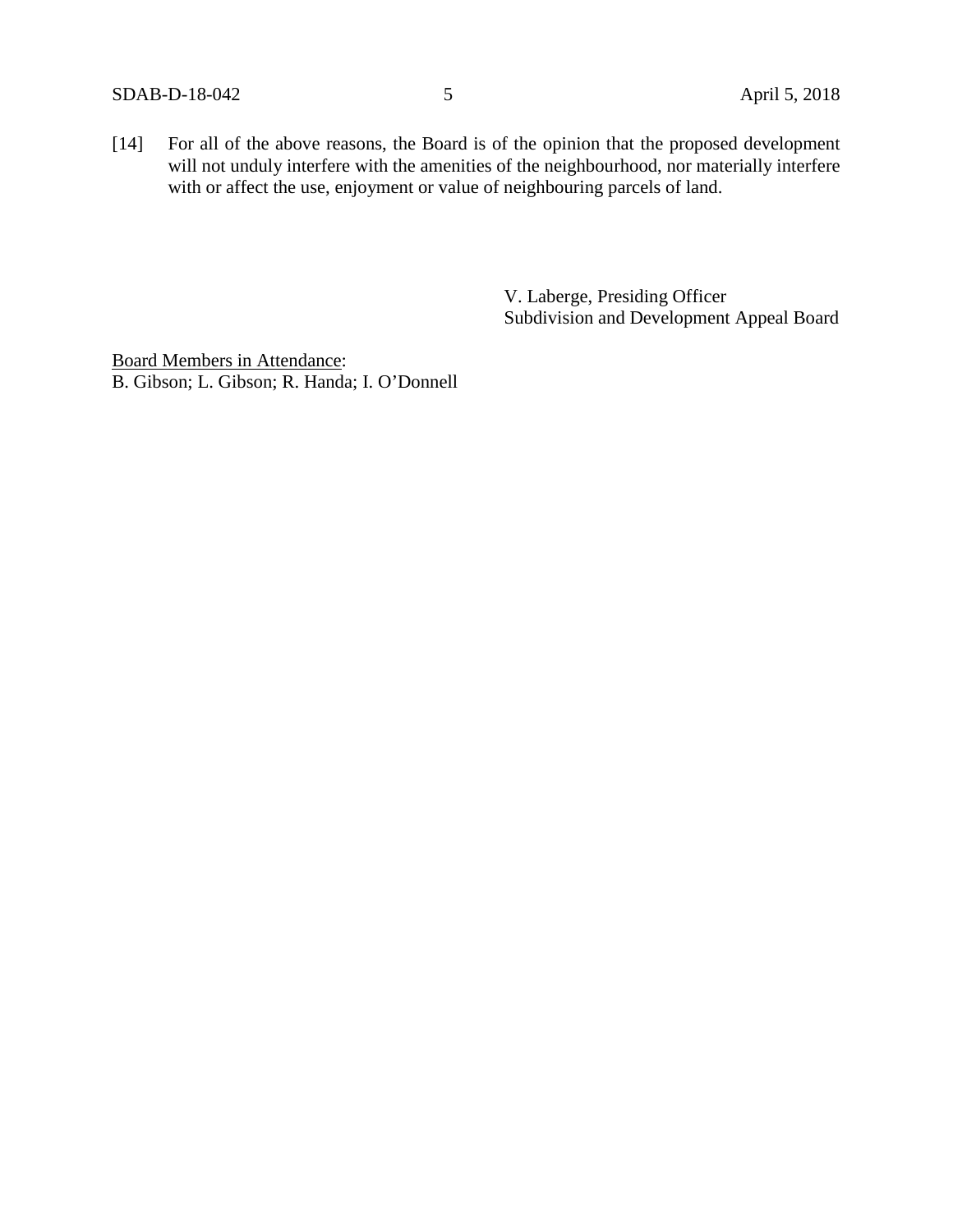## **Important Information for the Applicant/Appellant**

- 1. This is not a Building Permit. A Building Permit must be obtained separately from the Sustainable Development Department, located on the 2nd Floor, Edmonton Tower, 10111 – 104 Avenue NW, Edmonton, AB T5J 0J4.
- 2. Obtaining a Development Permit does not relieve you from complying with:
	- a) the requirements of the *Edmonton Zoning Bylaw*, insofar as those requirements have not been relaxed or varied by a decision of the Subdivision and Development Appeal Board,
	- b) the requirements of the *Alberta Safety Codes Act*,
	- c) the *Alberta Regulation 204/207 – Safety Codes Act – Permit Regulation*,
	- d) the requirements of any other appropriate federal, provincial or municipal legislation,
	- e) the conditions of any caveat, covenant, easement or other instrument affecting a building or land.
- 3. When an application for a Development Permit has been approved by the Subdivision and Development Appeal Board, it shall not be valid unless and until any conditions of approval, save those of a continuing nature, have been fulfilled.
- 4. A Development Permit will expire in accordance to the provisions of section 22 of the *Edmonton Zoning Bylaw, Bylaw 12800*, as amended.
- 5. This decision may be appealed to the Alberta Court of Appeal on a question of law or jurisdiction under section 688 of the *Municipal Government Act*, RSA 2000, c M-26. If the Subdivision and Development Appeal Board is served with notice of an application for leave to appeal its decision, such notice shall operate to suspend the Development Permit.
- 6. When a decision on a Development Permit application has been rendered by the Subdivision and Development Appeal Board, the enforcement of that decision is carried out by the Sustainable Development Department, located on the 2nd Floor, Edmonton Tower, 10111 – 104 Avenue NW, Edmonton, AB T5J 0J4.

*NOTE: The City of Edmonton does not conduct independent environmental checks of land within the City. If you are concerned about the stability of this property for any purpose, you should conduct your own tests and reviews. The City of Edmonton, when issuing a development permit, makes no representations and offers no warranties as to the suitability of the property for any purpose or as to the presence or absence of any environmental contaminants on the property.*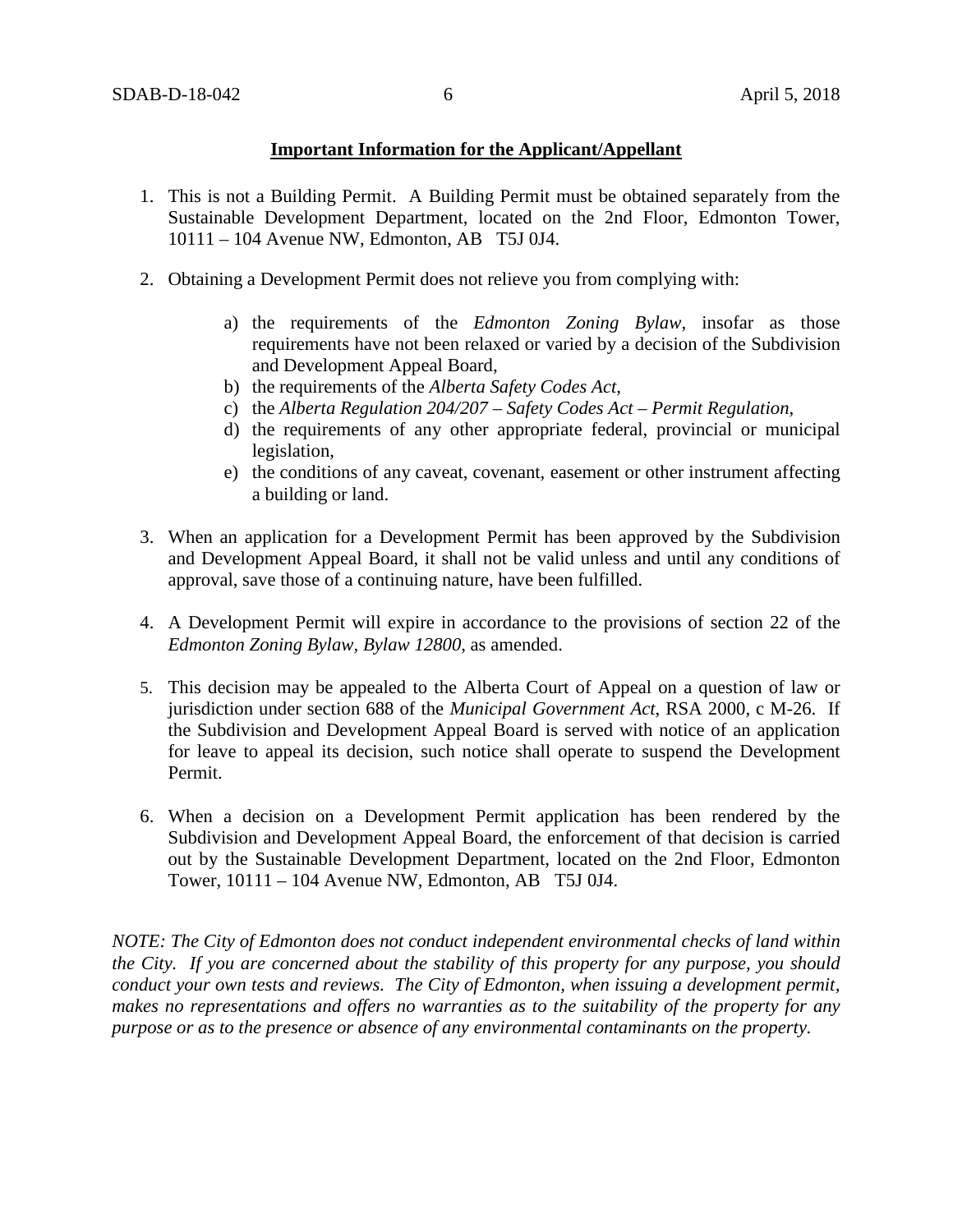

Date: April 5, 2018 Project Number: 267427900-001 File Number: SDAB-D-18-043

# **Notice of Decision**

[1] On March 21, 2018, the Subdivision and Development Appeal Board (the "Board") heard an appeal that was filed on **February 23, 2018**. The appeal concerned the decision of the Development Authority, issued on February 8, 2018, to refuse the following development:

## **Operate a Major Home Based Business (Inventing / Creating metal works - Area 51 Metalworks).**

- [2] The subject property is on Plan 5080HW Blk 15 Lot 27, located at 11508 140 Street NW, within the (RF1) Single Detached Residential Zone. The Mature Neighbourhood Overlay applies to the subject property.
- [3] The following documents were received prior to the hearing and form part of the record:
	- A copy of the Development Permit application with attachments, the refused Development Permit, and e-mail correspondence;
	- The Development Officer's written submissions and two attachments;
	- The Appellant's written submissions;
	- Letter of opposition from Woodcroft Community League; and
	- Two on-line responses in opposition to the proposed development.
- [4] The following exhibits were presented during the hearing and form part of the record:
	- Exhibit  $A A$  map showing results of community consultation submitted by the Appellant; and
	- Exhibit  $B A$  video and audio recording of noise regarding the proposed development submitted by the Appellant.

## **Preliminary Matters**

[5] At the outset of the appeal hearing, the Presiding Officer confirmed with the parties in attendance that there was no opposition to the composition of the panel.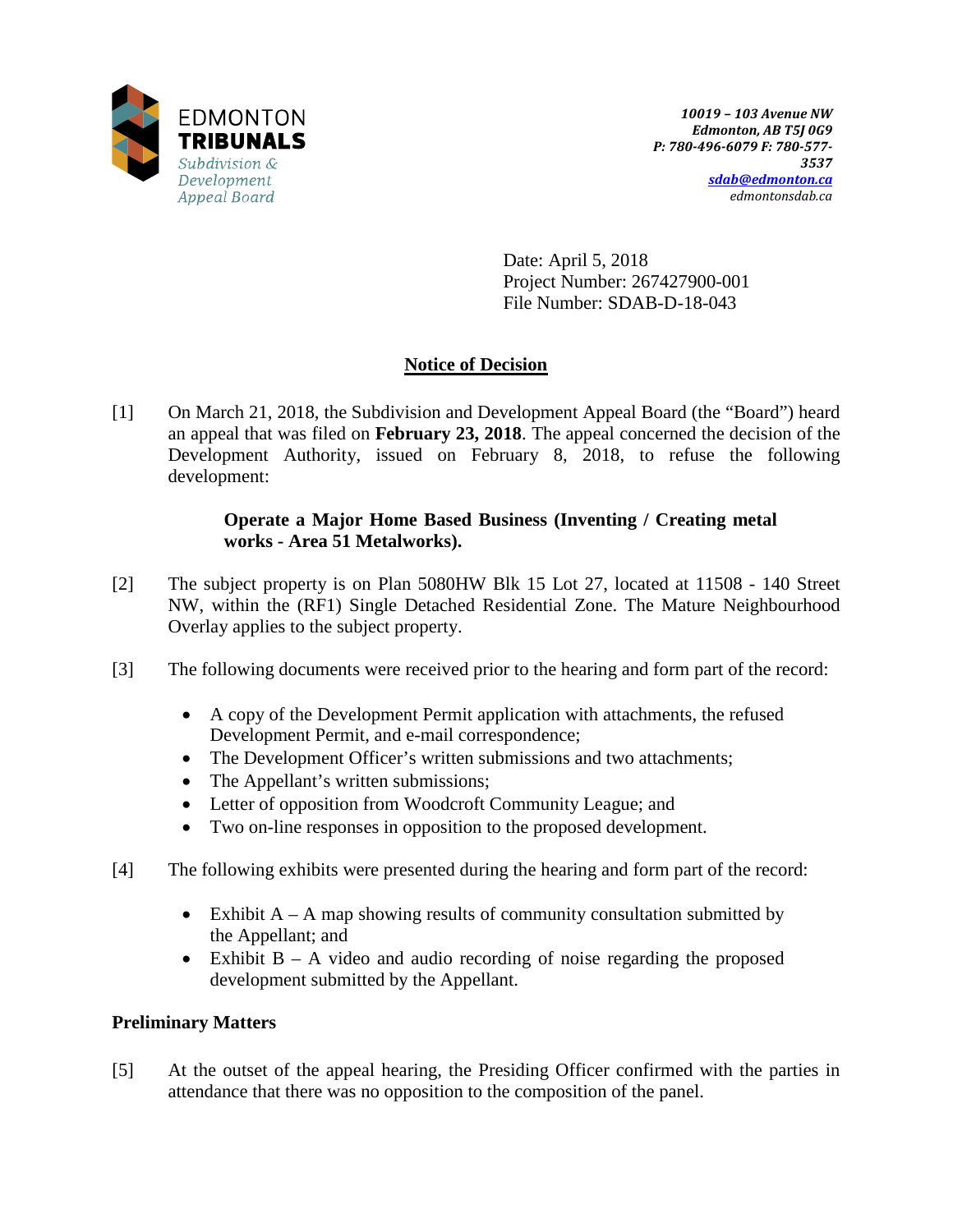- [6] The Presiding Officer outlined how the hearing would be conducted, including the order of appearance of parties, and no opposition was noted.
- [7] The appeal was filed on time, in accordance with section 686 of the *Municipal Government Act*, RSA 2000, c M-26.

### **Summary of Hearing**

- *i) Position of the Appellant, S. Johnson*
- [8] Mr. Johnson inherited his house and has lived there since 1975. He enjoys doing various projects in his spare time, which sometimes generate noise not related to his business activities. The noise is no different than what is generated from other properties in the area such as barking dogs, children playing, snow and leaf blowing, and chopping wood. He has never had a noise complaint lodged against him.
- [9] In his opinion, the current refusal is based partly on the City's issues with his past business. He has received little information or help from the City to successfully transition the proposed development into the neighbourhood and the business has received zero sales to date.
- [10] He is trying to do everything legally and applied for the required permits in early November. As a result, two City officers inspected the garage and took photos. These officers left him with the impression that the amount of noise being generated from the business was minimal; yet the Development Officer's written submission completely contradicts this.
- [11] He has been a welder for approximately 10 years and works elsewhere when jobs are available. He hopes that this proposed business will help him transition from his welding career. All business related work is done entirely inside the garage and he has taken all possible steps to create zero impact on any of the neighbours.
- [12] He recently installed insulated steel overhead garage doors out of respect for his neighbours. He will also be installing new man doors this week which seal more tightly.
- [13] A noise level of 85 decibels is allowed on residential properties. He presented video evidence, marked *Exhibit B,* to show that the decibel level outside the garage is only 60 decibels when welding or buffing is occurring inside his garage. His hot tub, birds chirping and someone walking down the alley are more audible than the noise coming from his business activities.
- [14] All of the steel he uses is outsourced and pre-cut to eliminate noise.
- [15] While the smoke coming from the welding process is minimal, he has installed a filtration system within the garage to filter out any smoke and dust. The air that exits his garage is cleaner than the existing air in the Westmount area or that of other areas in the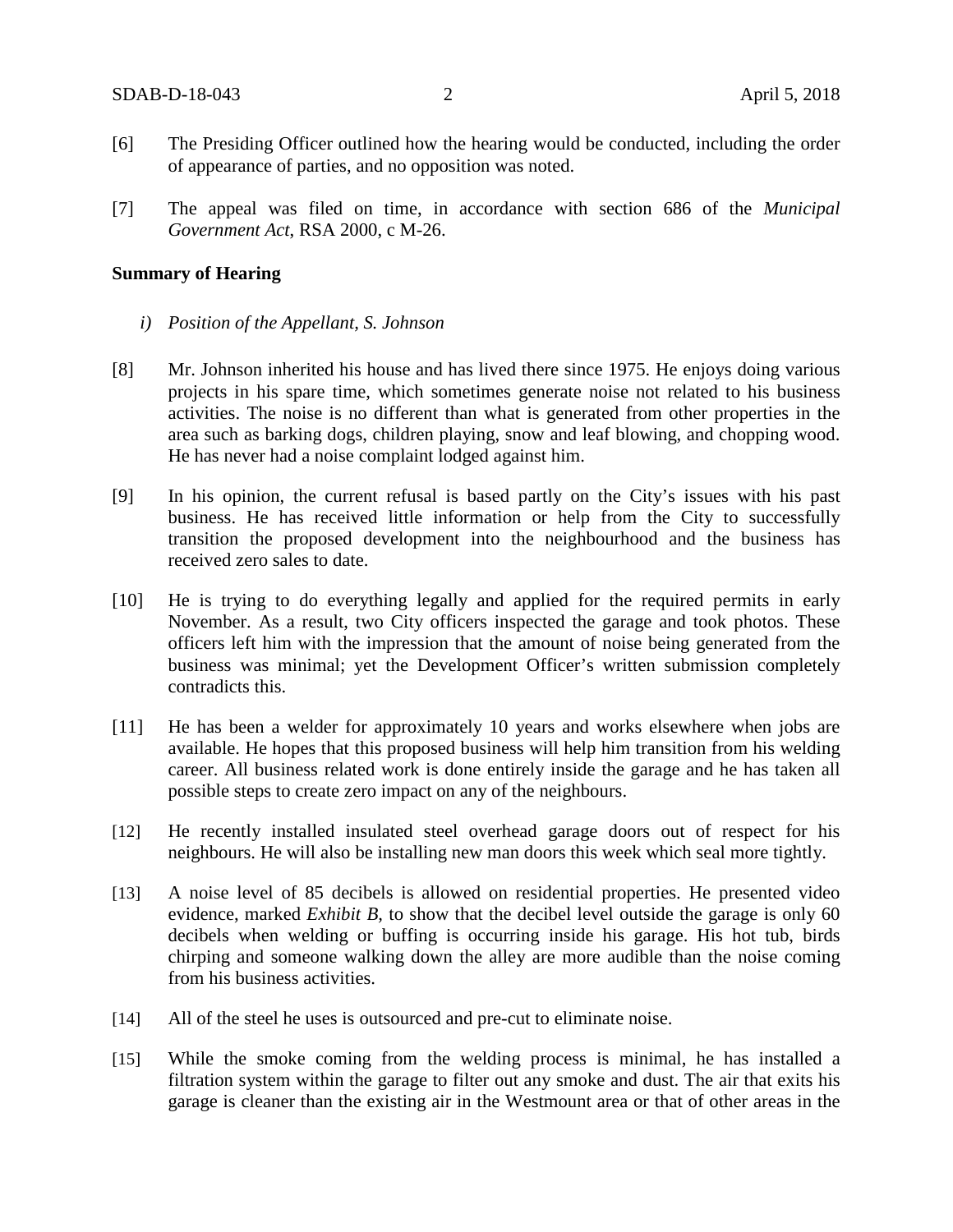City. Westmount is adjacent to a commercial/industrial area and winds carry pollution into the neighbourhood.

- [16] Mr. Johnson sent letters to 29 neighbours as well as the Woodcroft Community League to inform them of the appeal and advise them of how his business will be run. He received support from seven or eight property owners and reviewed these responses with the Board. A map was provided highlighting the properties that provided support (*Exhibit A*). He has been checking with his neighbours on an on-going basis to ensure he is not causing any disturbance.
- [17] While two property owners provided on-line responses in opposition he questioned the credibility and accuracy of these comments. One of these responses states he uses a gouging machine, which is false; he does not own any such machine. It is also stated that "many" people walk down the alley. His security cameras show that there are a maximum of six people per day that walk past his garage.
- [18] There is adequate on-site parking as there are four parking spaces on the driveway behind the garage and one inside the garage.
- [19] Mr. Johnson addressed the Development Officer's reasons for refusal:

### Outdoor storage of material or equipment associated with the business

- a) The two trailers stored on the property are registered to him personally although they do have the company name on them because they were built as prototypes. One trailer is stored in the rear yard and the other takes up one of the four available parking spaces behind the garage. Nothing related to the business is stored outside the garage.
- b) The trailers that are for sale are located off-site at Honda Extreme.

#### The principal character of the building has changed

a) His motorcycle is stored inside the garage year round and his SUV is also parked inside the garage overnight and on weekends. This is a large double sized garage and there is more than enough room to park a vehicle as well as to operate a shop.

The business would be more appropriate in a Commercial or Industrial Zone having regard for the overall compatibility of the Use with the residential character of the area

a) This is not a high speed production facility and he has only manufactured five trailers to date. He did advertise some trailers on Kijiji and Facebook to test the market but he does not understand how this could be considered "massive commercial advertisements". This statement gives a false impression of the size and scope of his business.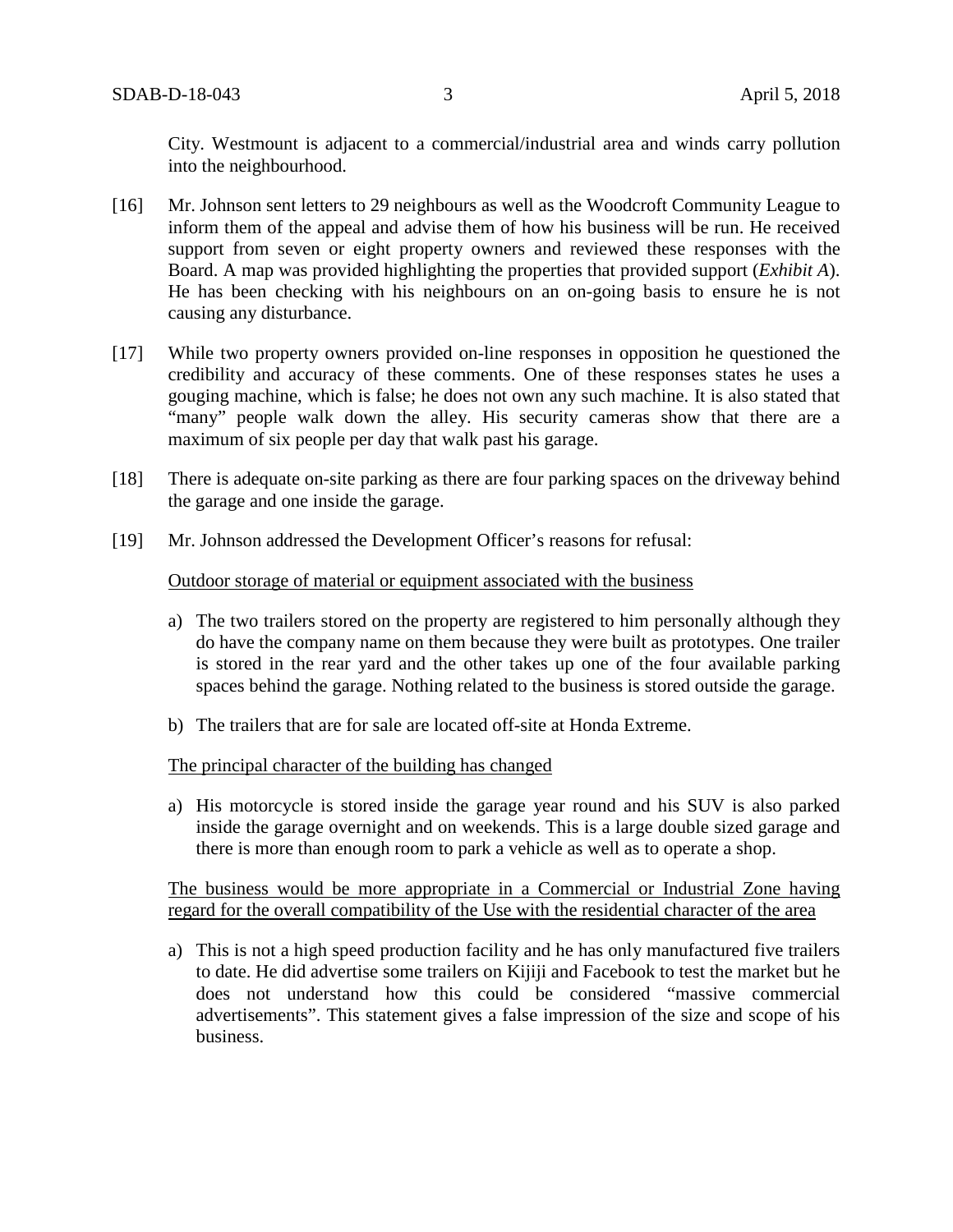- b) While he did apply to have one employee work at the business he currently does most of the work himself. As it takes 30 hours to complete one trailer, realistically he can only produce one trailer per week.
- c) He disputes the Development Officer's determination that he is producing "high value" metal products. The trailers sell for approximately \$3,500.00 each. Each trailer would only generate \$1,000.00 in profit and to date he has not sold any.
- d) While he has created a website to show what he may produce in the future, he currently acts as a middle man and purchases through National Trailers. Items are shipped directly to the dealer and modifications are made there.
- e) He provided photographs to show the character of the neighbourhood and to show his business fits in with what other people do on their properties. There are other home based businesses in the area or company vehicles parked outside.
- *ii) Position of Affected Property Owners in Opposition of the proposed development*
- [20] Ms. E. Drzewiecki and Mr. E. Drzewiecki appeared in opposition to the proposed development. They live two lots from the subject site and are representing the neighborhood. They did not receive a copy of the letter that the Appellant distributed to the neighbours and were not aware of the appeal until they received notification from the Board office.
- [21] They reviewed the appeal file and feel that the Appellant is trying to play on the Board's emotions to obtain approval for his business.
- [22] Mr. Drzewiecki feels that some of the information presented by the Appellant is not accurate. While the Appellant claims he never had any issues with Bylaw Enforcement, Mr. Drzewiecki submitted a letter of complaint about eight or nine years ago and as a result, Bylaw Enforcement officers came out to investigate.
- [23] In his opinion, this business would set a precedent for allowing similar businesses to operate in the neighbourhood. They intentionally purchased their home in a mature neighbourhood and do not want to live next to a welding shop. The noise, dirt and odour cannot be eliminated from this type of operation and this is most likely why the Woodcroft Community League opposed the proposed development.
- [24] In their opinion, the Appellant will not keep the doors and windows of the garage closed when working during the summer and this will interfere with their enjoyment of their rear yard.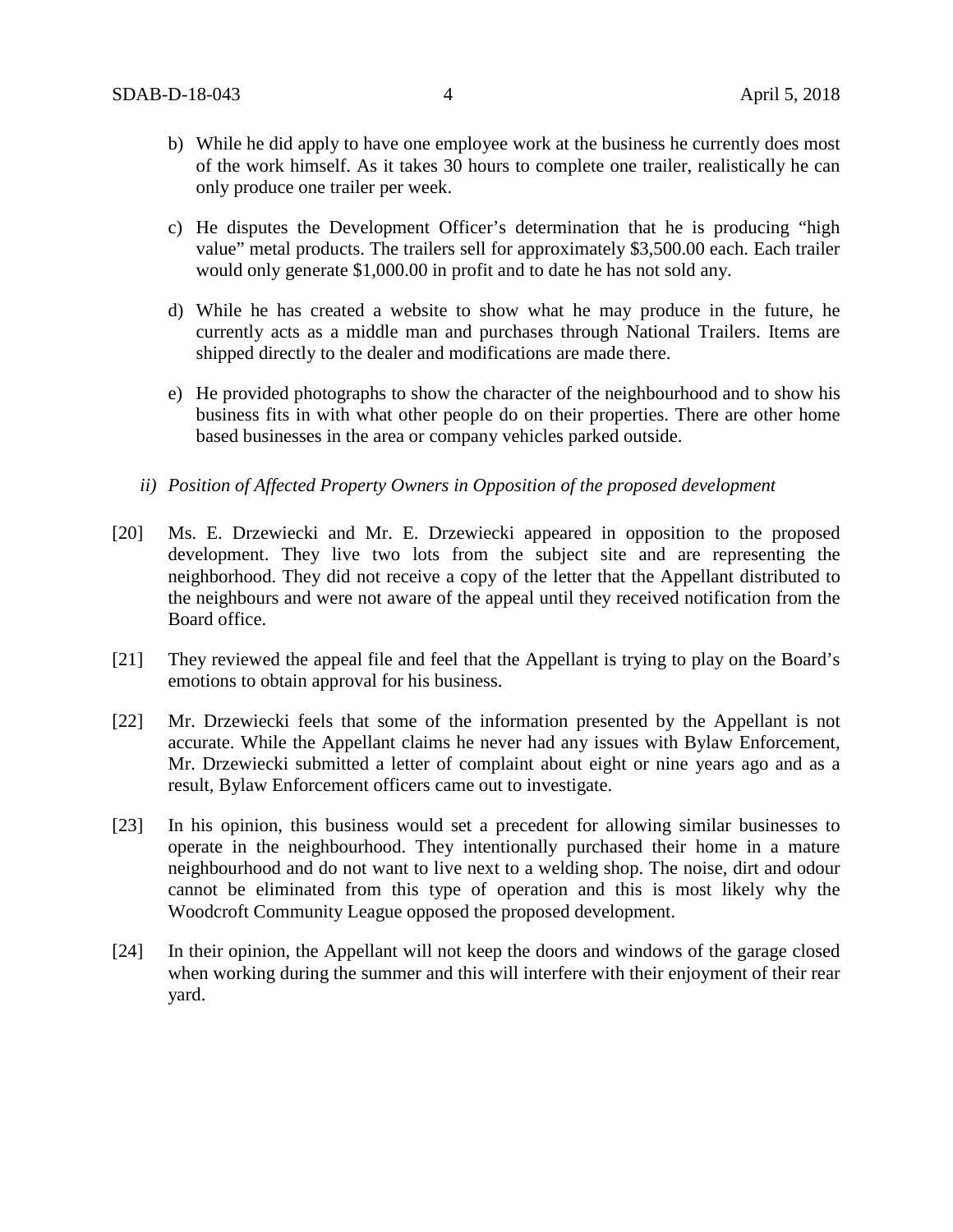- *iii) Position of the Development Authority, E. Lai*
- [25] The Development Authority provided a written submission and attachments and did not attend the hearing.
	- *iv) Rebuttal of the Appellant, S. Johnson*
- [26] Mr. Johnson agrees that everyone should be able to enjoy their yard and that is why he has taken extensive measures to operate a silent business. He does not believe anyone has heard any noise since November, 2017 and no one has complained. His videos have demonstrated that the noise can be eliminated.
- [27] He may have spoken to a Bylaw Enforcement officer nine years ago about items in his yard but he has never received a ticket or anything in writing regarding noise. He disputes that he has presented any false or skewed information.
- [28] While he hopes this business will eventually grow he currently cannot afford to rent a shop in an industrial area.

### **Decision**

- [29] The appeal is **ALLOWED** and the decision of the Development Authority is **REVOKED**. The development is **GRANTED** as applied for to the Development Authority, subject to the following **CONDITIONS**:
	- 1. The Development Permit is valid from April 5, 2018 to April 5, 2023.
	- 2. The business owner must live at the site. The business use must be secondary to the residential use of the building and shall not change the residential character of the Dwelling or Accessory Building (Section 7.3(7)).
	- 3. There shall be no exterior display or advertisement other than an identification plaque or sign a maximum of 20 cm (8") x 30.5 cm (12") in size located on the Dwelling (Section 75.1).
	- 4. The Major Home Based Business shall not generate pedestrian or vehicular traffic, or parking, in excess of that which is characteristic of the Zone in which it is located (Section 75.3).
	- 5. If non-resident employees or business partners are working on-site, the maximum number shall not exceed the number applied for with this application.
	- 6. If there are visits associated with the business the number shall not exceed the number applied for with this application.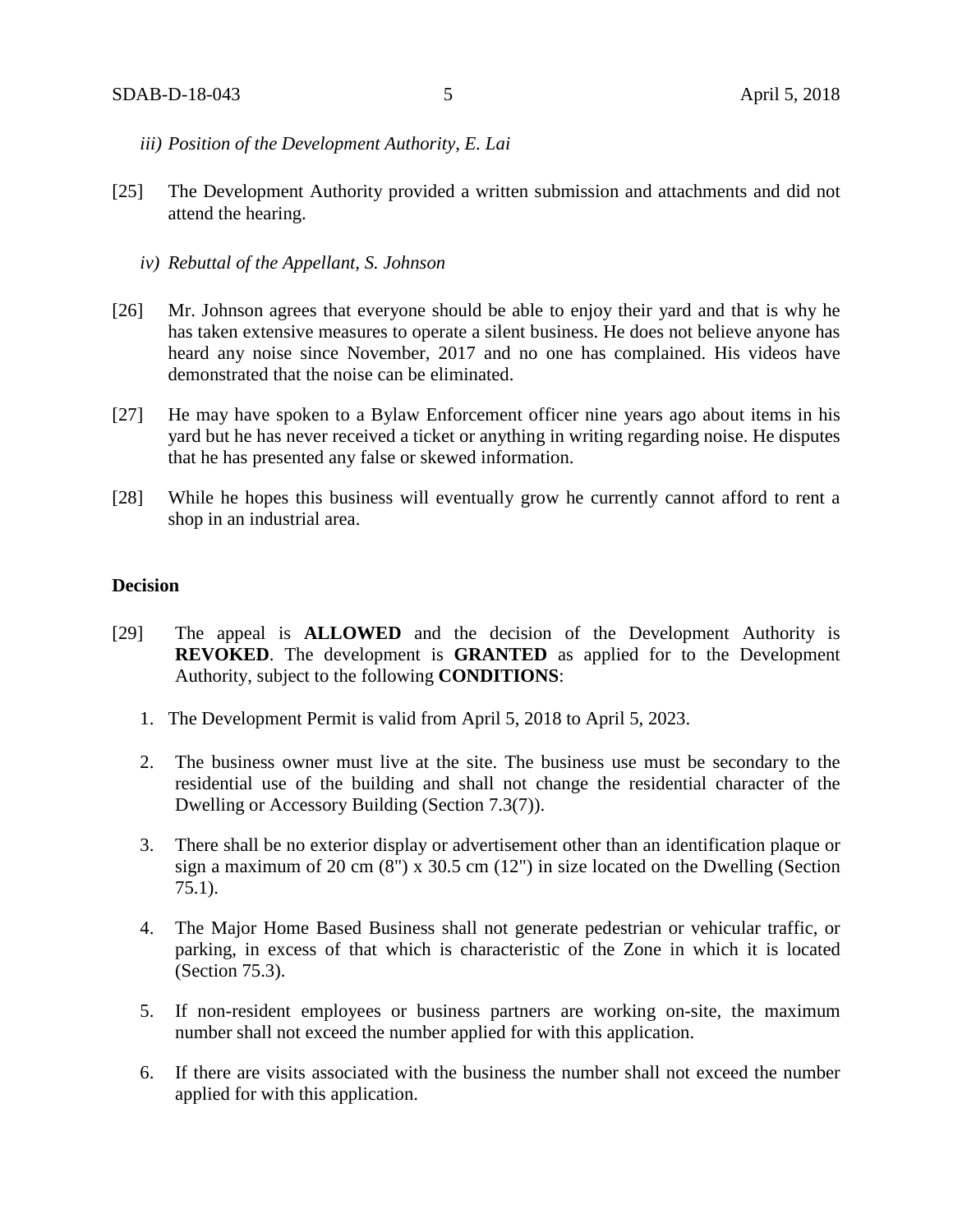- 7. The site shall not be used as a daily rendezvous for employees or business partners.
- 8. There shall be no outdoor business activities, or outdoor storage of material or equipment associated with the business (Section 75.5).

### ADVISEMENT:

The Board accepts that there are two existing trailers on-site that are owned personally by the Appellant. The Board has determined that these personal trailers are not subject to the prohibition provision under section 75.5 that there shall be **no** outdoor business activity, or outdoor storage of material or equipment associated with the Major Home Based Business. The Board notes that at **no time**, can there be more than two registered on-site trailers to anyone living on the premises. The Board finds the two existing trailers serve no business purposes and are not used in any capacity related to the Major Home Based Business.

- 9. No offensive noise, odour, vibration, smoke, litter, heat or other objectionable effect shall be produced.
- 10. All commercial and industrial equipment, including but not limited to Bobcats, are not permitted at the site. The equipment shall be stored at an approved storage facility.
- 11. All commercial, industrial and overweight vehicles shall be parked at an approved storage facility. The Development Permit may be revoked if any commercial, industrial and overweight vehicles are parked or stored at the residential site.
- 12. One or more enclosed or empty non-enclosed trailer with less than 4,600kg gross vehicle weight shall be parked at an approved storage facility.
- 13. All parking for the Dwelling and Home Based Business must be accommodated on site.
- 14. This Development Permit may be cancelled at any time if the Home Based Business as stated in the Permit Details changes (Section 17.2).

### Notes:

- 1. This Development Permit is not for an Automotive and Minor Recreation Vehicle Sales / Rentals use (Section 7.4(5)), Vehicle sales are prohibited from this location
- 2. All business related vehicles and automotive parts shall be stored at an approved storage facility. The Development Permit may be revoked if any business related vehicles and materials are stored at the residential site.
- 3. This Development Permit is not a Business License.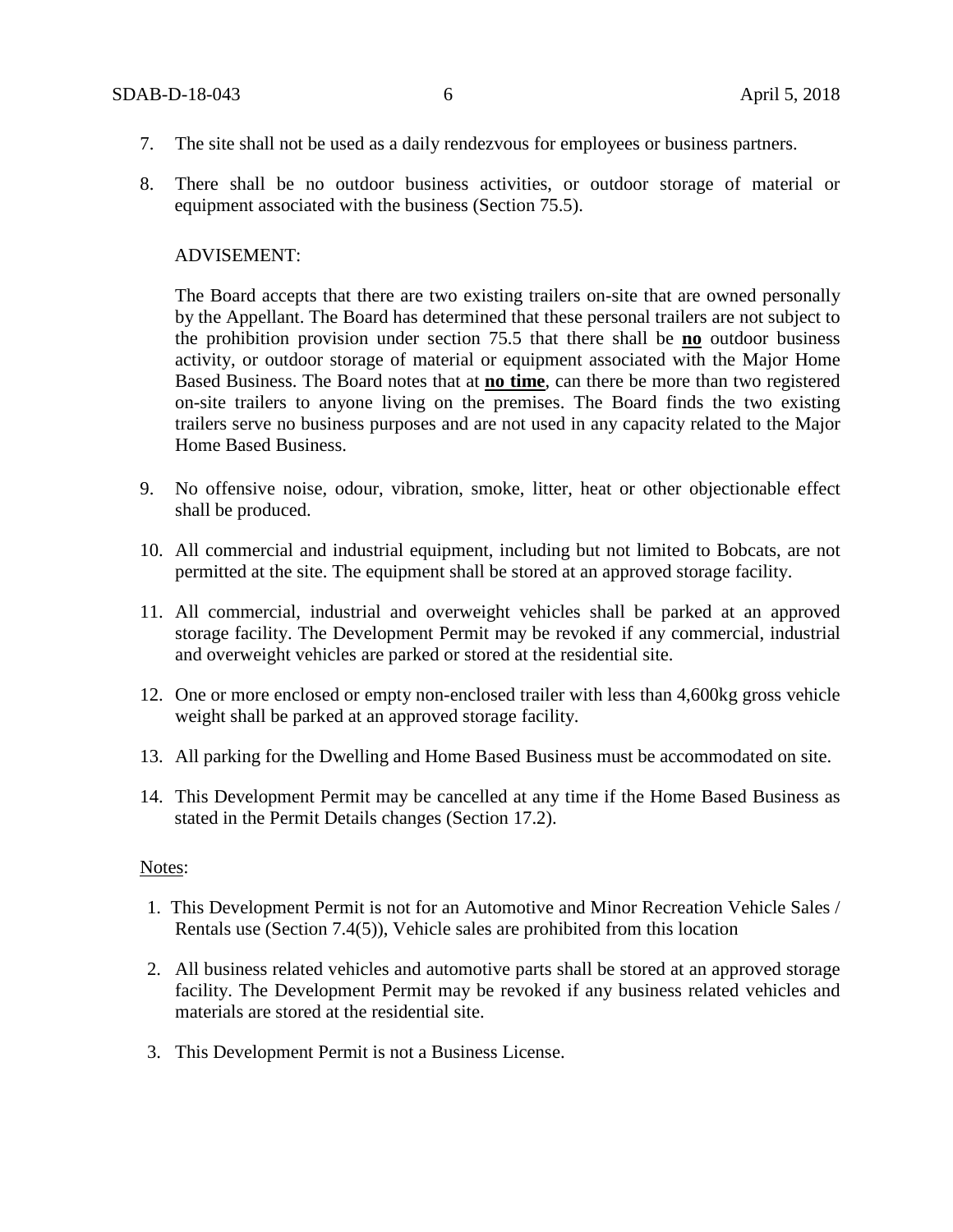### **Reasons for Decision**

- [30] The proposed development, a Major Home Based Business, is a Discretionary Use in the (RF1) Single Detached Residential Zone.
- [31] Given this is a Discretionary Use; the Board must be convinced that the proposed development is reasonably compatible with the neighbourhood. The Board made this finding based on the following reasons:
	- a. The Board is satisfied that all work related to this business application is confined within the detached Garage.
	- b. The Board is satisfied that there is no outdoor storage or activity associated with the business in anyway and the Appellant agrees with this Edmonton Zoning Bylaw regulation that no outdoor storage or activity is allowed.
	- c. The Board is satisfied that noise and fumes created by this business will be sufficiently contained within the detached Garage.
	- d. The Board was provided with specific decibel calculations of other operating equipment being in close proximity to the detached Garage. The Board notes that the business related activities being conducted inside the Garage had no demonstrable increase in the decibel levels.
	- e. The Board is satisfied that the Appellant continues to use the detached Garage for parking of personal vehicles and the Garage is therefore characteristic of the neighbourhood.
	- f. The Board accepts the evidence provided by the Appellant that there will be no increased vehicular or pedestrian traffic that would have an impact on the neighbourhood and the Board does not support the conclusion of the Development Authority that the proposed development is more suitable for a commercial or industrial location.
	- g. The Board notes that with the number of employees and the scale of the operation and the amount of activity occurring with the business will have a minimal impact on the neighbourhood.
	- h. The Development Authority made a conclusion with respect to "massive" advertising because of an investigation into advertisements being displayed on websites and social media. The Board notes that none of the displayed advertising indicates the location of where the subject trailers are being manufactured. Based on the evidence, the Board finds that once the trailers are completed, they are sent to another location for sale.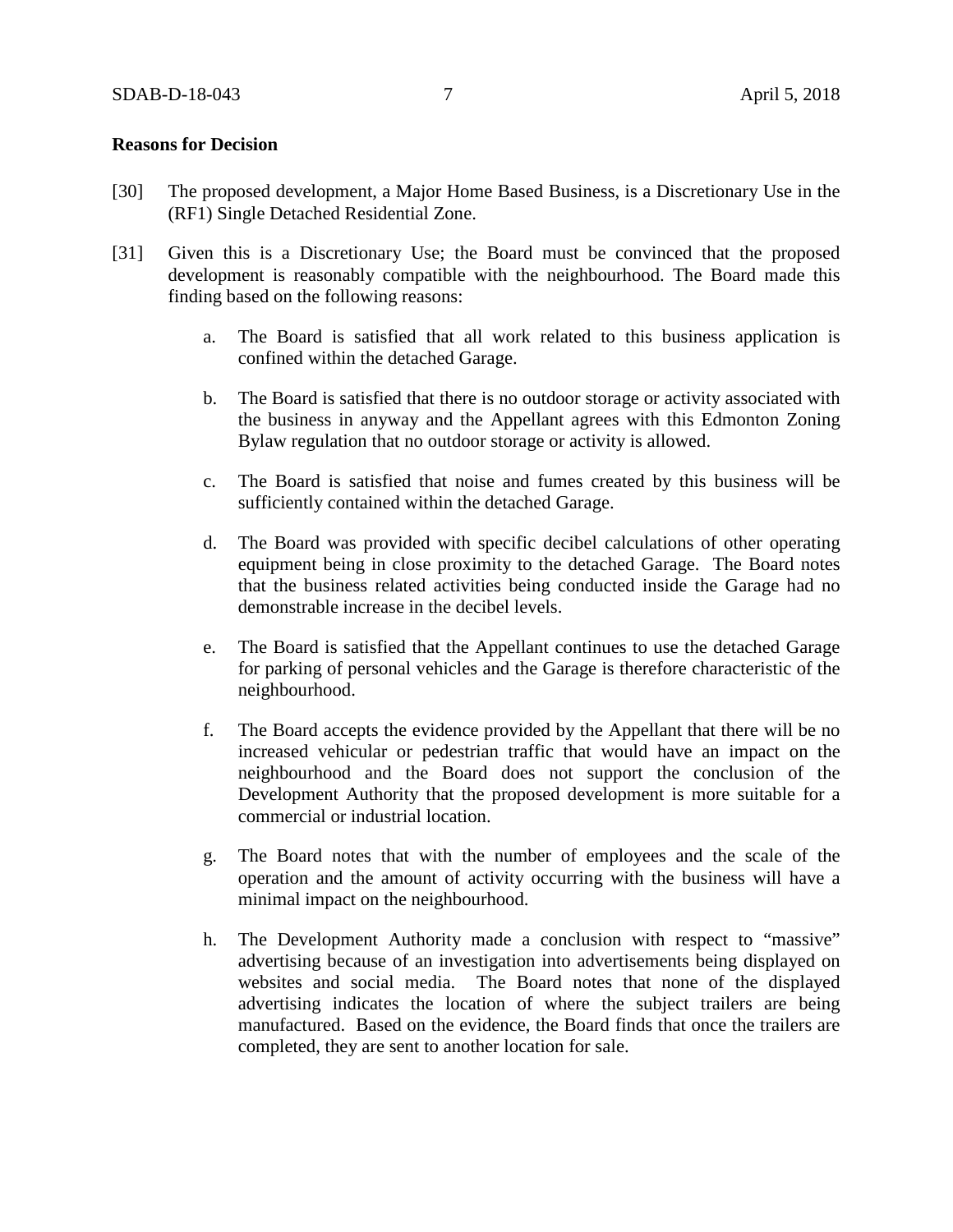- i. The Board received community consultation results by the Appellant and the Board accepts the information provided and that the most affected adjacent neighbours are in support of this business.
- j. The Board acknowledges the statements from the Appellant that which from the Board's perspective clearly indicates that the Appellant understands the limitations of operating a Major Home Based Business in a residential neighbourhood. The Appellant has described this proposed development as a stepping stone for perhaps a larger more intensive business that would be operated in a more appropriate commercial or industrial location once production reaches this level.
- k. The Board further notes that there have been no documented complaints on record since the subject business began operating in November, 2017.
- [32] For the above reasons, the Board finds that this Use as applied for meets the test of reasonable compatibility with the neighbourhood.

V. Laberge, Presiding Officer Subdivision and Development Appeal Board

Board Members in Attendance: Mr. B. Gibson; Mr. I. O'Donnell; Mr. R. Handa; Ms. L. Gibson